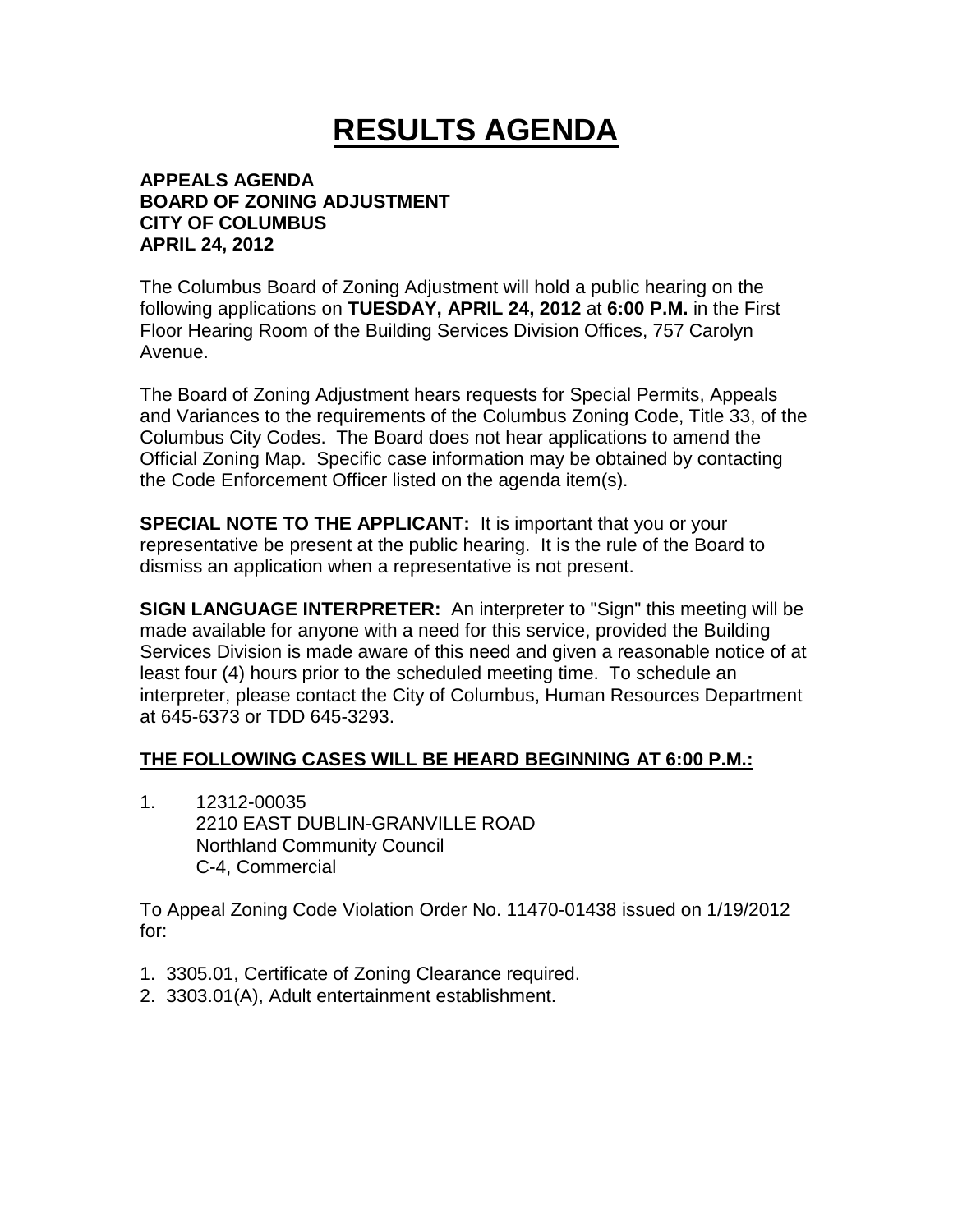**City Staff:** Andy Bauman **City Staff Phone:** 645-7292 **Appellant:** 2210, Ltd. c/o Robert Hetzel, 2210 E. Dublin-Granville Road, Columbus, Ohio 43229 **Owner:** Same as Appellant, 2210 E. Dublin-Granville Road, Columbus, Ohio 43229 **Attorney/Agent:** David Hodge, 37 West Broad Street, Columbus, Ohio 43215 **ORDER UPHELD**

2. 11312-00605 999 BONHAM AVENUE South Linden Area Commission M, Manufacturing

To Appeal Zoning Code Violation Order No. 11470-03192 issued on 9/30/2011 for:

- 1. 3305.01, Certificate of zoning clearance.
- 2. 3389.12, Portable building.
- 3. 3392.02, License required and expiration.
- 4. 3389.07, Impound lot, junk yard or salvage yard.

**City Staff:** Jeff Hann

**City Staff Phone:** 645-3299

**Appellant:** Jim Wilson, 1040 Brentnell Ave., Columbus, Ohio 43214 **Owner:** Phil-Ro Land Company, 999 Bonham Ave., Columbus, Ohio 43211 **Attorney/Agent:** Richard G. Butz, 5940 N. High St., Worthington, Ohio 43085 **ORDER UPHELD EXCEPT 3305.01**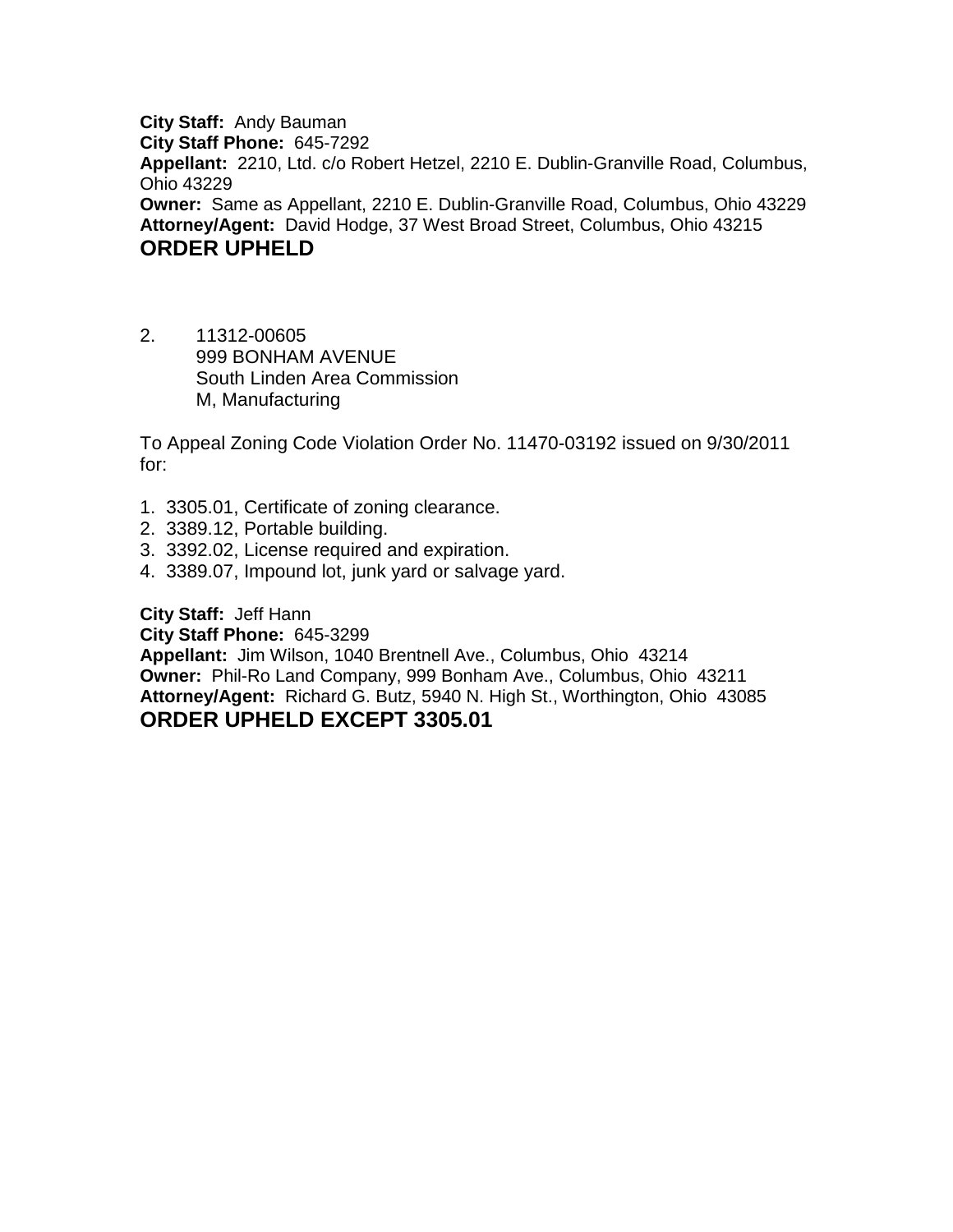## **AGENDA BOARD OF ZONING ADJUSTMENT CITY OF COLUMBUS, OHIO APRIL 24, 2012**

The Columbus Board of Zoning Adjustment will hold a public hearing on the following applications on **TUESDAY, APRIL 24, 2012** at **6:00 P.M.** in the First Floor Hearing Room of the Department of Building & Zoning Services, 757 Carolyn Avenue.

The Board of Zoning Adjustment hears requests for Special Permits, Appeals and Variances to the requirements of the Columbus Zoning Code, Title 33, of the Columbus City Codes. The Board does not hear applications to amend the Official Zoning Map. Specific case information may be obtained by contacting the Department of Building & Zoning Services, 757 Carolyn Avenue, 645-4522.

**SPECIAL NOTE TO THE APPLICANT:** It is important that you or your representative be present at the public hearing. It is the rule of the Board to dismiss an application when a representative is not present.

**SIGN LANGUAGE INTERPRETER:** An interpreter will be made available for anyone in need of this service. To request an interpreter, please contact the City of Columbus, Department of Building & Zoning Services at 645-4522 at least four (4) hours before the scheduled meeting time.

\_\_\_\_\_\_\_\_\_\_\_\_\_\_\_\_\_\_\_\_\_\_\_\_\_\_\_\_\_\_\_\_\_\_\_\_\_\_\_\_\_\_\_\_\_\_\_\_\_\_\_\_\_\_\_\_\_\_\_\_\_\_\_\_

| 1. | <b>Application No.:</b><br>Location: | 12310-00079<br>2807 BEXLEY PARK ROAD (43209), located at the<br>southeast corner of Gould Rd. & Bexley Park Rd.                                                                                                                                                                                                                                                                 |
|----|--------------------------------------|---------------------------------------------------------------------------------------------------------------------------------------------------------------------------------------------------------------------------------------------------------------------------------------------------------------------------------------------------------------------------------|
|    | <b>Area Comm./Civic: None</b>        |                                                                                                                                                                                                                                                                                                                                                                                 |
|    | <b>Existing Zoning:</b>              | R-3, Residential District                                                                                                                                                                                                                                                                                                                                                       |
|    | <b>Request:</b>                      | Variance to Section:                                                                                                                                                                                                                                                                                                                                                            |
|    |                                      | 3321.05, Vision clearance.                                                                                                                                                                                                                                                                                                                                                      |
|    |                                      | To not maintain unobstructed vision clearance<br>from between 2-1/2 ft. to 10 ft. above the<br>centerline grade of intersecting streets within<br>two, 30 ft. right angle triangles formed by that<br>area bounded on two sides by intersecting<br>street lines and on the third side by connecting<br>two points on each street line 30 ft. from the<br>point of intersection. |
|    | Proposal:                            | To allow a 3 ft. 4 in. opaque fence within the clear<br>vision triangle at a street intersection.                                                                                                                                                                                                                                                                               |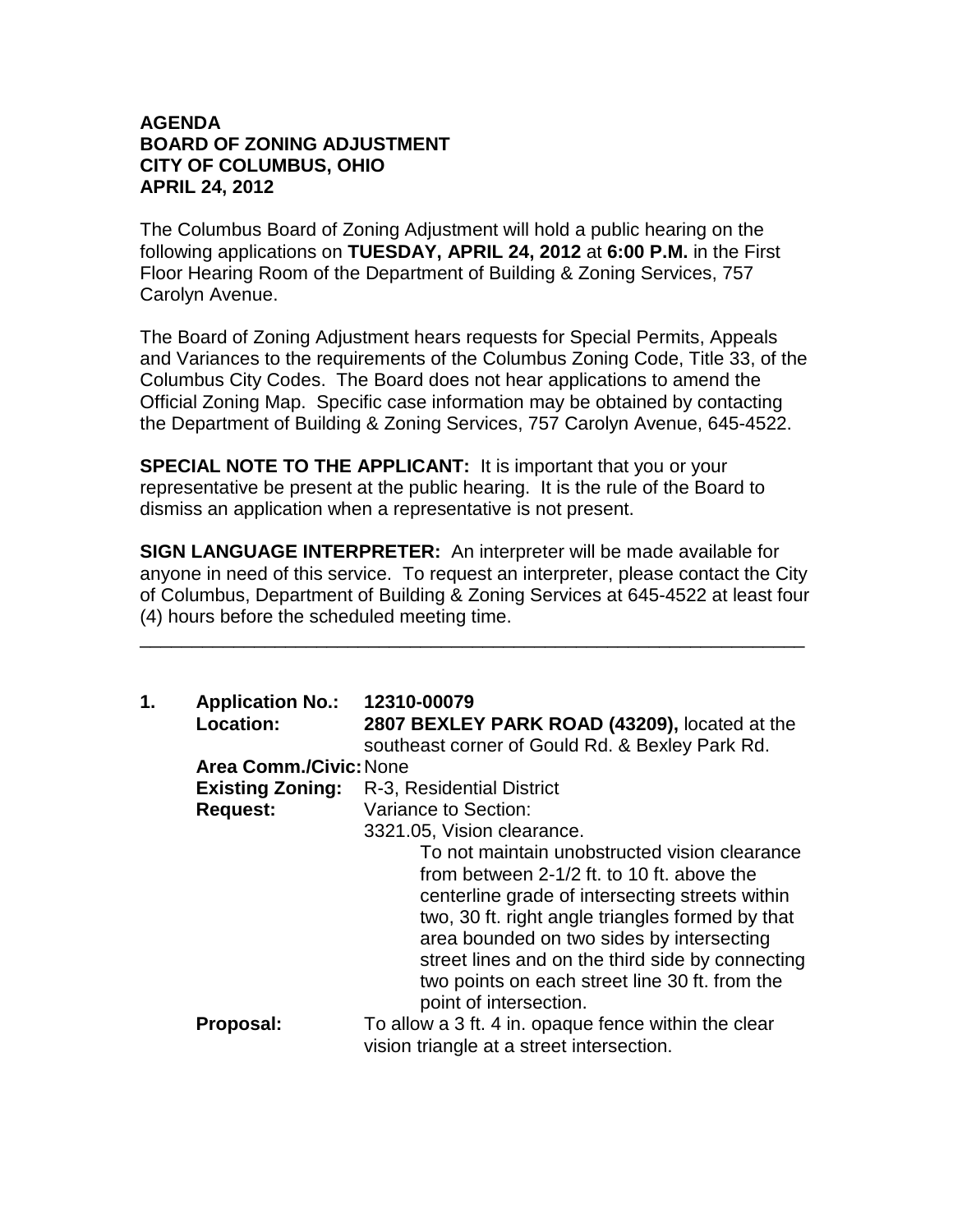|    | Applicant(s):           | David Hodge; c/o Smith & Hale, L.L.C.<br>37 W. Broad St., Suite 725 |  |  |  |
|----|-------------------------|---------------------------------------------------------------------|--|--|--|
|    |                         | Columbus, Ohio 43215                                                |  |  |  |
|    |                         | <b>Property Owner(s): Colleen Duffy</b>                             |  |  |  |
|    |                         | 2807 Bexley Park Rd.                                                |  |  |  |
|    |                         | Columbus, Ohio 43209                                                |  |  |  |
|    | <b>Case Planner:</b>    | Dave Reiss, 645-7973                                                |  |  |  |
|    | E-mail:                 | DJReiss@Columbus.gov                                                |  |  |  |
|    | <b>DISAPPROVED</b>      |                                                                     |  |  |  |
|    |                         |                                                                     |  |  |  |
|    |                         |                                                                     |  |  |  |
| 2. | <b>Application No.:</b> | 12310-00081                                                         |  |  |  |
|    | Location:               | 636 CHASE ROAD (43214), located at the northwest                    |  |  |  |
|    |                         | corner of Indianola Ave. & Chase Rd.                                |  |  |  |
|    |                         | <b>Area Comm./Civic: Clintonville Area Commission</b>               |  |  |  |
|    | <b>Existing Zoning:</b> | R-2, Residential District                                           |  |  |  |
|    | <b>Request:</b>         | Variances to Section(s):                                            |  |  |  |
|    |                         | 3312.49, Minimum numbers of parking spaces                          |  |  |  |
|    |                         | required.                                                           |  |  |  |
|    |                         | To reduce the minimum number of additional                          |  |  |  |
|    |                         | parking spaces required from 12 to 0.                               |  |  |  |
|    |                         | 3312.25, Maneuvering.                                               |  |  |  |
|    |                         | To allow maneuvering to parking spaces                              |  |  |  |
|    |                         | between the parking setback line and the street                     |  |  |  |
|    |                         | right-of-way line; to allow maneuvering to occur                    |  |  |  |
|    |                         | in the the right-of-way to access on-site parking                   |  |  |  |
|    |                         | spaces.                                                             |  |  |  |
|    |                         | 3312.27, Parking setback line.                                      |  |  |  |
|    |                         | To reduce the parking setback line from 25 ft.                      |  |  |  |
|    |                         | to 0 ft. and to allow parking within the required                   |  |  |  |
|    |                         | parking setback line.                                               |  |  |  |
|    | Proposal:               | To convert a child day care center into a religious                 |  |  |  |
|    |                         | facility.                                                           |  |  |  |
|    | Applicant(s):           | M. Scott Tedrick; c/o Tedrick Architects                            |  |  |  |
|    |                         | 5940 N. High St.                                                    |  |  |  |
|    |                         | Worthington, Ohio 43085                                             |  |  |  |
|    |                         | <b>Property Owner(s):</b> Waldorf Education; c/o Marcelle Gilkerson |  |  |  |
|    |                         | 636 Chase Rd.                                                       |  |  |  |
|    |                         | Columbus, Ohio 43214                                                |  |  |  |
|    | <b>Case Planner:</b>    | Dave Reiss, 645-7973                                                |  |  |  |
|    | E-mail:                 | DJReiss@Columbus.gov                                                |  |  |  |
|    | <b>DISAPPROVED</b>      |                                                                     |  |  |  |